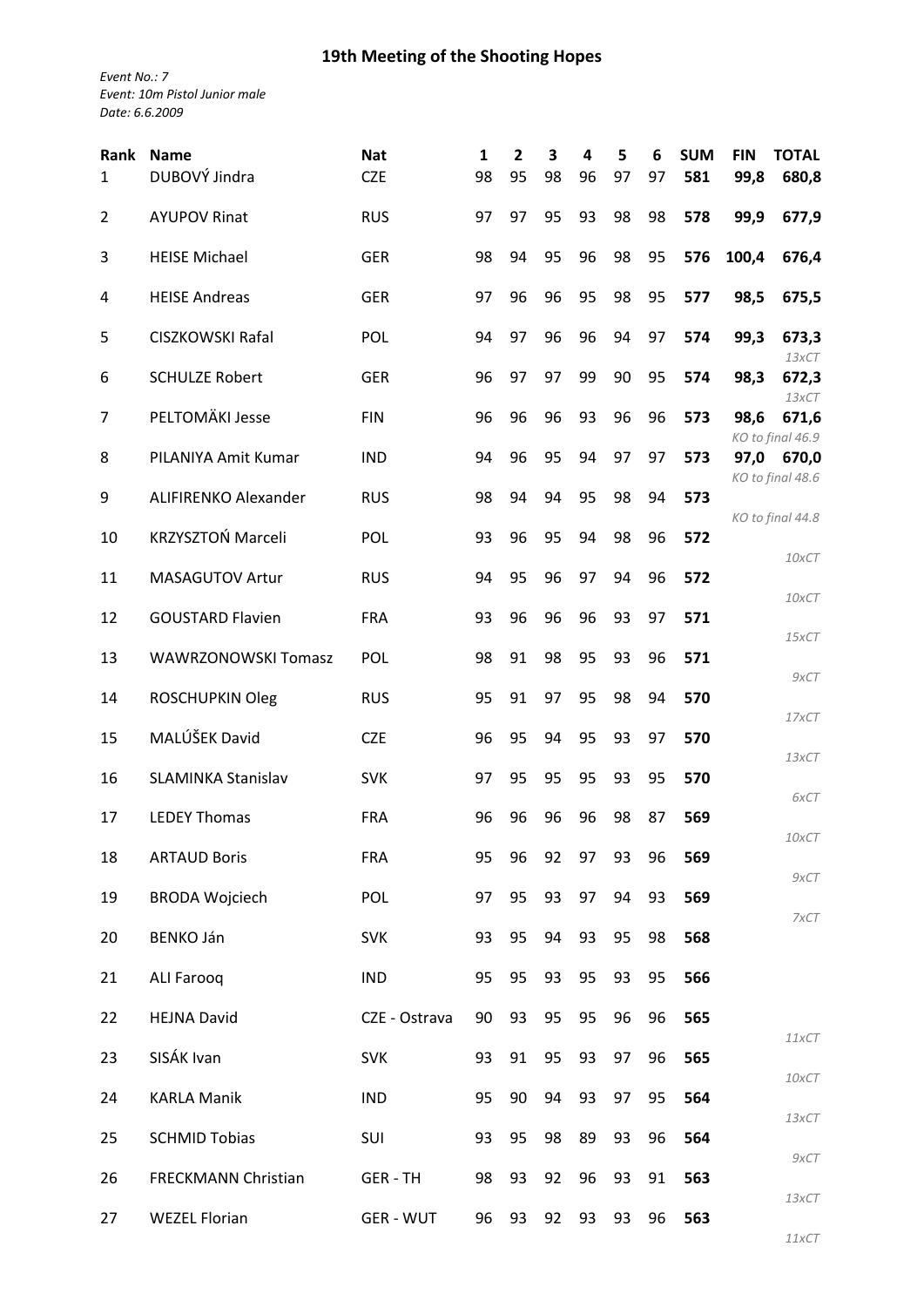| 28 | <b>EDERER Andreas</b>     | <b>GER - WUT</b> | 86 | 95 | 95 | 98  | 96 | 93 | 563 |               |
|----|---------------------------|------------------|----|----|----|-----|----|----|-----|---------------|
| 29 | MITEV Jan                 | <b>CZE</b>       | 95 | 94 | 97 | 94  | 93 | 90 | 563 | 11xCT         |
| 30 | <b>MOWCZAN Łukasz</b>     | POL              | 95 | 95 | 95 | 91  | 94 | 93 | 563 | 11xCT         |
| 31 | <b>SCHENK Maximillian</b> | <b>GER-TH</b>    | 91 | 95 | 94 | 92  | 94 | 96 | 562 | 8xCT          |
| 32 | <b>PALAMARZ Tomasz</b>    | <b>POL</b>       | 90 | 91 | 96 | 95  | 92 | 97 | 561 |               |
| 33 | <b>CARRON Joël</b>        | SUI              | 95 | 90 | 98 | 89  | 94 | 95 | 561 | 9xCT          |
| 34 | <b>INGELIN Kristoffer</b> | <b>FIN</b>       | 92 | 91 | 93 | 94  | 94 | 96 | 560 | 5xCT<br>11xCT |
| 35 | <b>MANN Sikandar</b>      | <b>IND</b>       | 95 | 90 | 95 | 92  | 94 | 94 | 560 |               |
| 36 | PECHÁČEK Martin           | <b>CZE</b>       | 91 | 93 | 95 | 91  | 93 | 97 | 560 | 7xCT<br>6xCT  |
| 37 | <b>KORINEK Ján</b>        | <b>SVK</b>       | 93 | 90 | 92 | 96  | 98 | 91 | 560 |               |
| 38 | <b>ANTAL Balázs</b>       | <b>HUN</b>       | 96 | 94 | 93 | 93  | 89 | 94 | 559 | 6xCT          |
| 39 | <b>VARGA András</b>       | <b>HUN</b>       | 92 | 93 | 96 | 88  | 95 | 93 | 557 | 8xCT          |
| 40 | SVOBODA Petr              | <b>CZE</b>       | 93 | 89 | 90 | 100 | 91 | 94 | 557 |               |
| 41 | <b>HOFMANN Martin</b>     | <b>GER</b>       | 90 | 98 | 92 | 89  | 94 | 93 | 556 | 7xCT          |
| 42 | <b>GIERCZAK Daniel</b>    | <b>CZE</b>       | 93 | 92 | 91 | 96  | 93 | 91 | 556 | 11xCT         |
| 43 | <b>WINDHAB Sebastian</b>  | <b>GER - WUT</b> | 92 | 92 | 92 | 95  | 90 | 95 | 556 | 8xCT          |
| 44 | <b>LEPKA Martin</b>       | <b>CZE</b>       | 92 | 91 | 91 | 93  | 95 | 93 | 555 | 3xCT          |
| 45 | DRGOŇA Tomáš              | <b>SVK</b>       | 93 | 92 | 95 | 91  | 92 | 92 | 555 | 9xCT          |
| 46 | <b>FALCO Agustin</b>      | ARG              | 93 | 98 | 90 | 89  | 93 | 92 | 555 | 9xCT          |
| 47 | <b>TURCUS Alin</b>        | <b>ROU</b>       | 95 | 94 | 93 | 90  | 90 | 92 | 554 | 7xCT          |
| 48 | DOČKAL Jan                | <b>CZE</b>       | 90 | 91 | 94 | 91  | 94 | 94 | 554 | 9xCT          |
| 49 | <b>CHMIELEWSKI Tomasz</b> | POL              | 92 | 95 | 96 | 93  | 85 | 92 | 553 | 8xCT          |
| 50 | ŠUŠLÍK Daniel             | <b>SVK</b>       | 91 | 92 | 94 | 93  | 91 | 92 | 553 | 6xCT          |
| 51 | <b>ANTONSSON Tommie</b>   | <b>SWE</b>       | 87 | 95 | 94 | 92  | 92 | 93 | 553 | 4xCT          |
| 52 | SINGH Davinder            | <b>IND</b>       | 89 | 92 | 94 | 90  | 93 | 94 | 552 | 1xCT          |
| 53 | ŠURANSKÝ Adam             | <b>CZE</b>       | 90 | 94 | 90 | 92  | 92 | 94 | 552 | 8xCT          |
| 54 | <b>ELMQVIST Johnny</b>    | <b>SWE</b>       | 95 | 94 | 93 | 89  | 91 | 90 | 552 | 6xCT          |
| 55 | SKLADAN Jakub             | <b>CZE</b>       | 87 | 93 | 95 | 95  | 89 | 92 | 551 | 3xCT          |
| 56 | <b>BULYÁKI Tamás</b>      | <b>HUN</b>       | 95 | 92 | 86 | 95  | 93 | 90 | 551 | 9xCT          |
| 57 | <b>BEHR Kevin</b>         | <b>GER-WUT</b>   | 91 | 92 | 94 | 89  | 90 | 95 | 551 | 5xCT          |
|    |                           |                  |    |    |    |     |    |    |     | 3xCT          |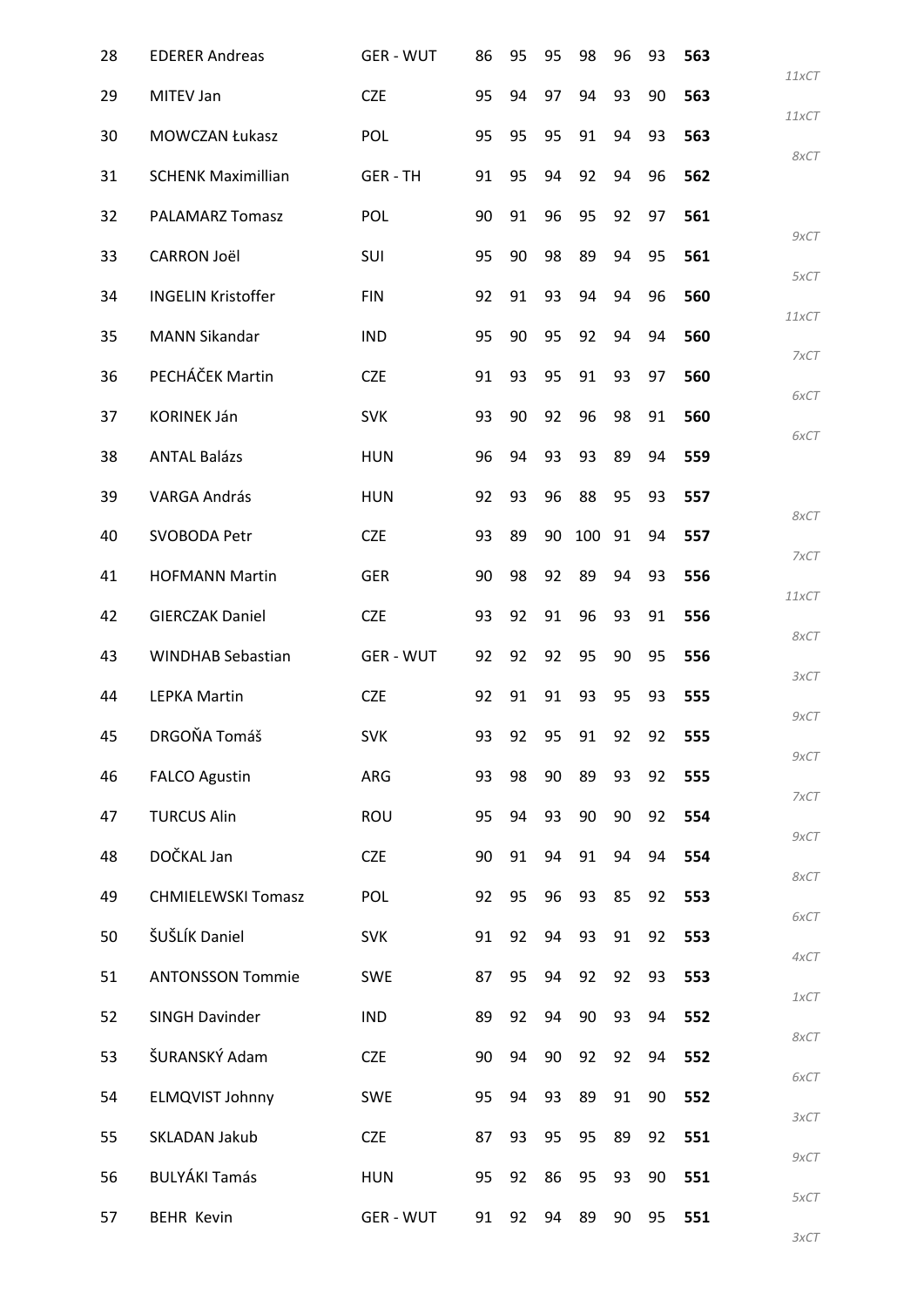| 58 | <b>PETRUT Daniel</b>      | ROU              | 87 | 92 | 92 | 93   | 94 | 92 | 550          |
|----|---------------------------|------------------|----|----|----|------|----|----|--------------|
| 59 | <b>KORINEK Patrik</b>     | <b>SVK</b>       | 92 | 92 | 93 | 93   | 91 | 87 | 548          |
| 60 | <b>BARABANOV Oleg</b>     | <b>RUS</b>       | 88 | 92 | 91 | 93   | 91 | 92 | 547          |
| 61 | PIMENOV Vladimír          | <b>RUS</b>       | 93 | 92 | 95 | 93   | 87 | 85 | 545          |
| 62 | <b>SCHAFROTH David</b>    | SUI              | 93 | 89 | 92 | 91   | 91 | 87 | 543          |
| 63 | <b>HROBAŘ Petr</b>        | <b>CZE</b>       | 83 | 90 | 89 | 91   | 91 | 96 | 540          |
| 64 | SKÝVA Martin              | <b>SVK</b>       | 88 | 85 | 88 | 90   | 92 | 90 | 533          |
| 65 | <b>WINDHAB Manuel</b>     | <b>GER - WUT</b> | 87 | 85 | 93 | 89   | 87 | 89 | 530          |
| 66 | KLEPÁČEK Jan              | <b>CZE</b>       | 88 | 87 | 86 | 90   | 87 | 86 | 524          |
| 67 | KUPEC Lukáš               | CZE - Plzeň      | 87 | 87 | 84 | - 81 | 91 | 91 | 521          |
| 68 | <b>INNAMORATO Nicolas</b> | ARG              | 81 | 90 | 85 | 85   | 88 | 90 | 519          |
| 0  | <b>CRUZ Facundo</b>       | ARG              | 94 | 86 | 80 | 82   | 87 | 83 | 0<br>4.1.6.4 |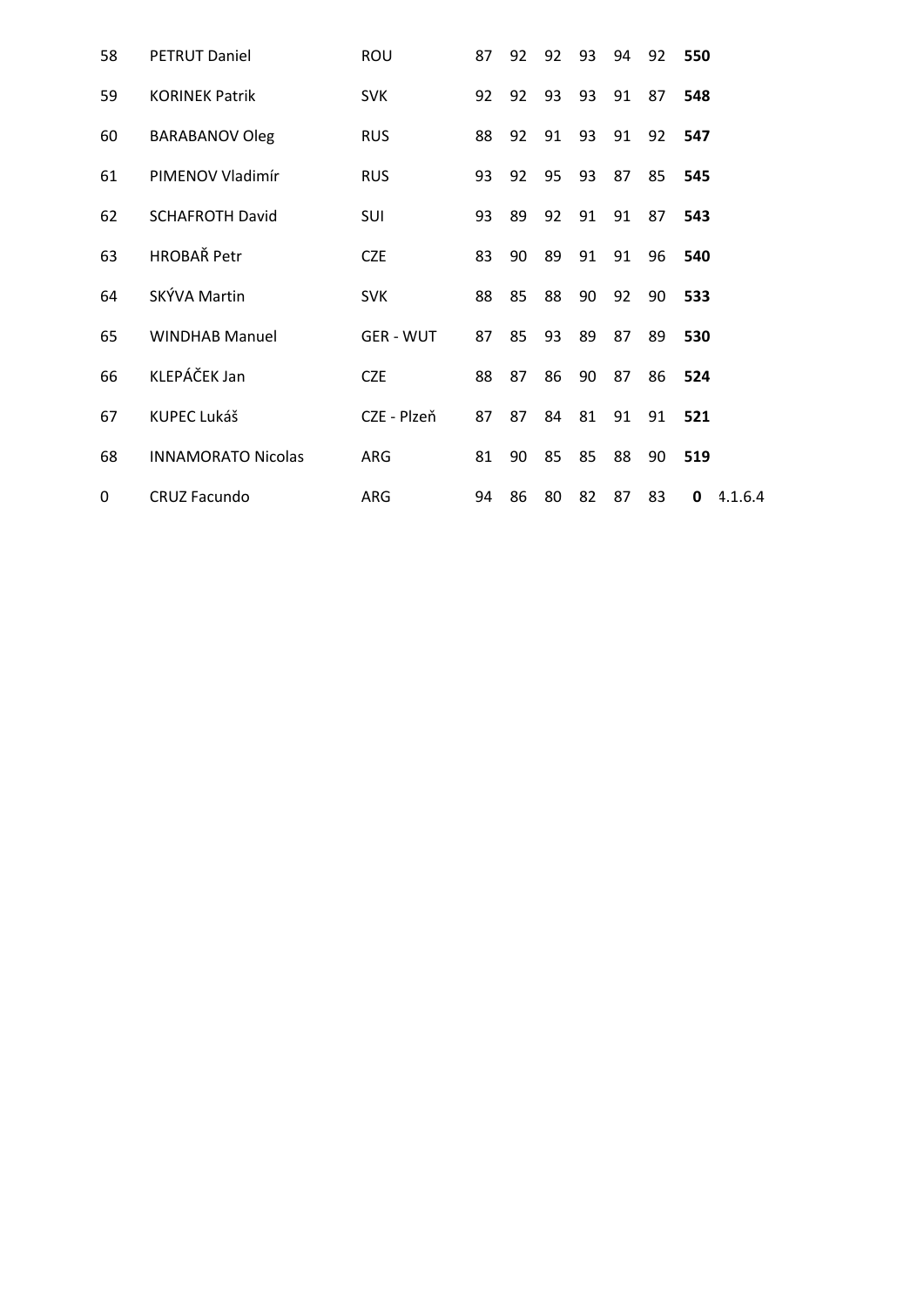## **19th Meeting of the Shooting Hopes**

*Event No.: 7 ‐ FINAL Event: 10m Pistol Junior male Date: 6.6.2009*

|              | Rank Name             | <b>Nat</b> |     |      | 2                   | 3        | 4 | 5.       | 6                                   | 7   | 8    | 9        | 10       | <b>FIN</b> | <b>TOTAL</b>         |
|--------------|-----------------------|------------|-----|------|---------------------|----------|---|----------|-------------------------------------|-----|------|----------|----------|------------|----------------------|
| $\mathbf{1}$ | DUBOVÝ Jindra         | CZF.       | ### |      | 10,1 10,6 10,5 10,7 |          |   |          | 9,3 10,4 9,0                        |     | 9,0  | 10,5 9,7 |          | 99.8       | 680.8                |
| 2            | <b>AYUPOV Rinat</b>   | <b>RUS</b> | ### | 9.8  |                     |          |   |          | 9,6 10,1 10,8 9,5 10,2 10,4 9,3     |     |      |          | 9,8 10,4 | 99.9       | 677.9                |
| 3            | <b>HEISE Michael</b>  | <b>GER</b> | ### | 10.3 |                     | 9,9 10,4 |   |          | 9,9 10,6 9,6 9,6 10,0               |     |      |          |          |            | 9,9 10,2 100,4 676,4 |
| 4            | <b>HEISE Andreas</b>  | GER.       | ### |      | 10.2 10.7           | 9,0      |   |          | 9,6 8,9 9,5 9,6 10,6 10,8 9,6       |     |      |          |          | 98.5       | 675.5                |
| 5            | CISZKOWSKI Rafal      | <b>POL</b> | ### | 9.9  |                     |          |   |          | 9,9 10,5 10,0 8,7 10,0 9,7 10,6     |     |      |          | 9,8 10,2 | 99.3       | 673.3                |
| 6            | <b>SCHULZE Robert</b> | GER.       | ### |      |                     |          |   |          | 10,7 10,3 8,7 10,6 9,7 8,8 10,8 8,7 |     |      |          | 9,8 10,2 | 98.3       | 672.3                |
| 7            | PELTOMÄKI Jesse       | <b>FIN</b> | ### |      | 9,3 10,4 10,1       |          |   | 9,8 10,2 | 9,7                                 | 9,0 | 10,1 |          | 9,9 10,1 | 98.6       | 671.6                |
| 8            | PILANIYA Amit Kumar   | IND        | ### | 10.2 | 9.6                 | 9,8      |   |          | 9,2 9,2 10,3 9,6 9,1 10,2 9,8       |     |      |          |          | 97.0       | 670.0                |